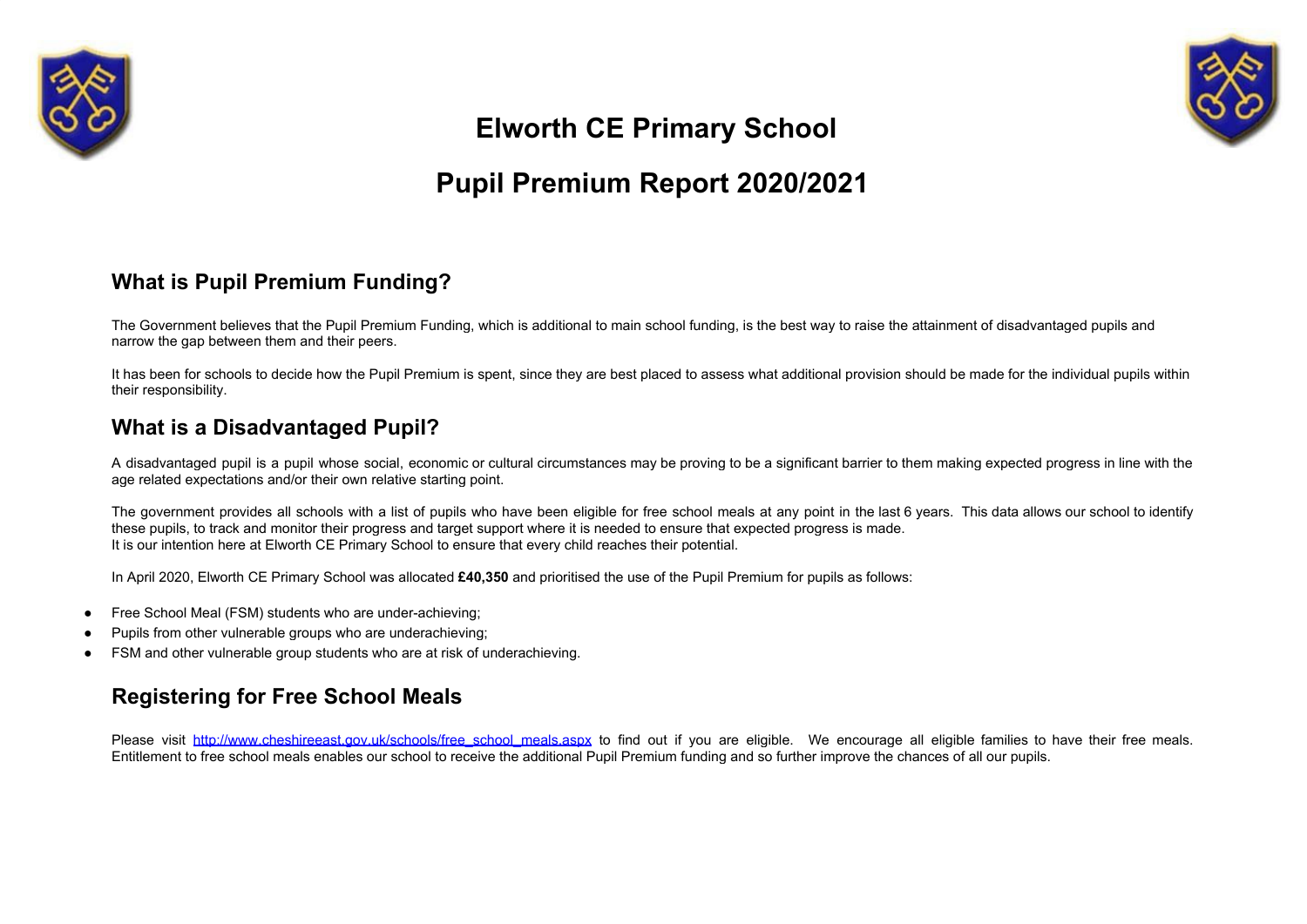### **Pupil Premium Grant Expenditure Overview**

## **September 2020**

|                                                    | <b>Summary Information</b>                                             |     |          |                                                                             |
|----------------------------------------------------|------------------------------------------------------------------------|-----|----------|-----------------------------------------------------------------------------|
| Total Number of Pupils   Total<br>(September 2019) | number<br>current pupils eligible pupils eligible<br>for pupil premium |     | received | of   Percentage of current   Total pupil premium   Planned Dates for Review |
| 327                                                | 32                                                                     | 10% | £40,350  | <b>March 2021</b>                                                           |

| <b>Pupil Premium Grant (PPG) received this academic year</b>                                                        |       |  |  |  |  |  |  |
|---------------------------------------------------------------------------------------------------------------------|-------|--|--|--|--|--|--|
| Amount of PPG received per pupil                                                                                    | £1320 |  |  |  |  |  |  |
| Amount of PPG (called Pupil Premium+) received per Look   £2300<br>After Children/ Previously looked after children |       |  |  |  |  |  |  |
| Amount of PPG received per service child                                                                            | £300  |  |  |  |  |  |  |

| How will we target our funding                                                                                                                                                                                   |                                     |                                      |  |  |  |  |  |
|------------------------------------------------------------------------------------------------------------------------------------------------------------------------------------------------------------------|-------------------------------------|--------------------------------------|--|--|--|--|--|
| We aim to close the attainment gap between disadvantaged and non-disadvantaged pupils and ensure that all children make a good rate of progress. We will<br>do this by supporting the whole child in three ways: |                                     |                                      |  |  |  |  |  |
| <b>Academic</b>                                                                                                                                                                                                  | <b>Enriching and Engaging</b>       |                                      |  |  |  |  |  |
| Supporting learning to accelerate progress                                                                                                                                                                       | Raising confidence levels at school | Full participation in all activities |  |  |  |  |  |
|                                                                                                                                                                                                                  | Pupil Premium +                     |                                      |  |  |  |  |  |
| In addition, Looked After Children (LAC) bring Pupil Premium+ funding to school which we allocate to specifically spend n eligible pupils.                                                                       |                                     |                                      |  |  |  |  |  |
| <b>Professional Development</b>                                                                                                                                                                                  |                                     |                                      |  |  |  |  |  |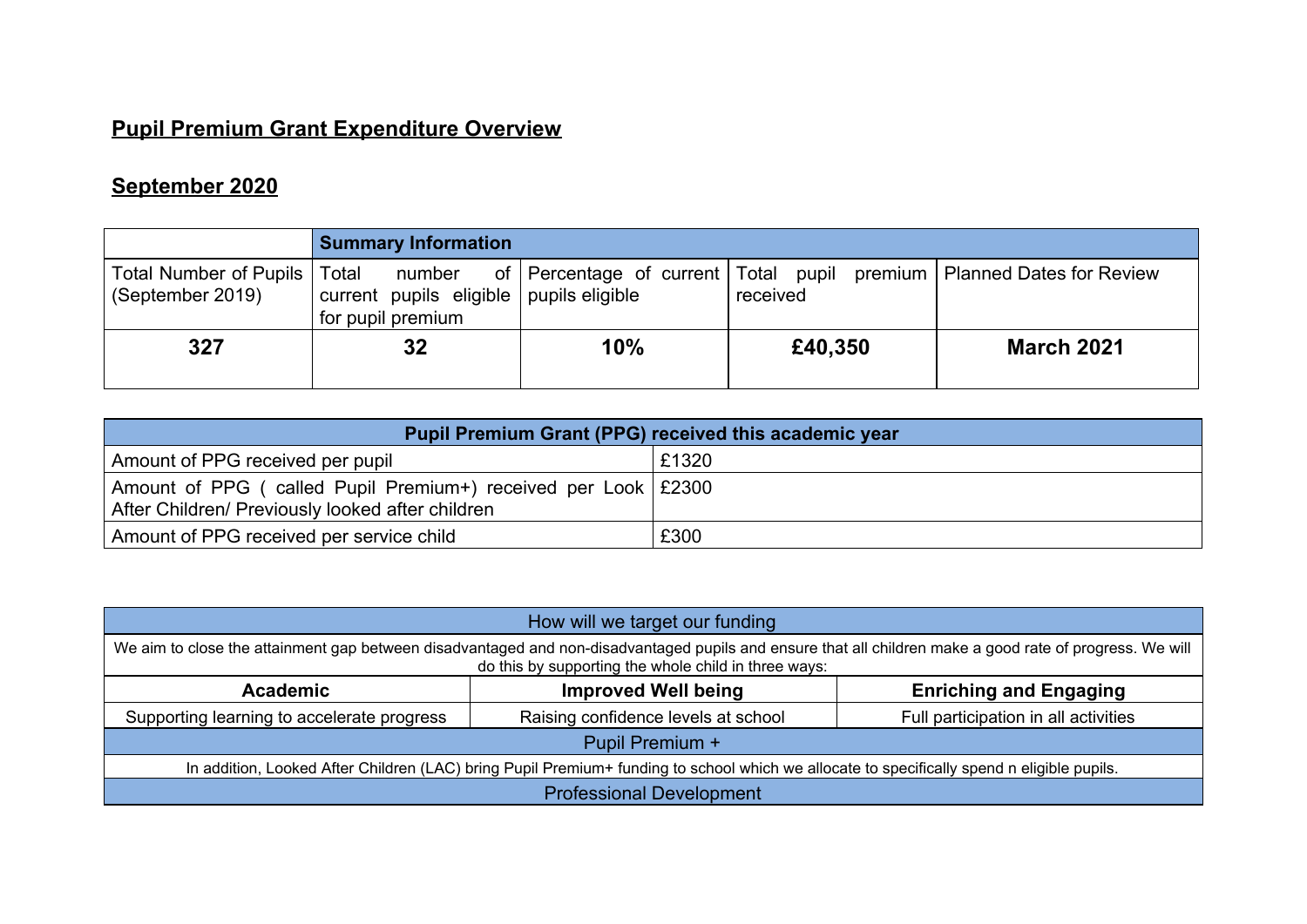We may use Pupil Premium funding to develop the skills and understanding of staff which will lead directly to a benefit on disadvantaged learners.

### **Pupil Contextual Summary A**

| <b>September 2020</b> |                                       |                                                                                           |                                                                                                                |                                                       |
|-----------------------|---------------------------------------|-------------------------------------------------------------------------------------------|----------------------------------------------------------------------------------------------------------------|-------------------------------------------------------|
| <b>Year Group</b>     | Number of pupils in<br>the Year Group | <b>Number</b><br>of<br><b>Pupils</b><br><b>Eligible</b><br>for<br><b>Pupil</b><br>Premium | Percentage of Pupils<br><b>Eligible</b><br>for<br><b>Pupil</b><br><b>Premium</b><br>in<br>Year<br>Group        | Percentage<br>of<br>our<br><b>Pupil Premium Group</b> |
| Reception             | 60                                    | $\overline{2}$                                                                            | 3%                                                                                                             | 6%                                                    |
| Year 1                | 45                                    | $6\phantom{1}$                                                                            | 13%                                                                                                            | 19%                                                   |
| Year2                 | 45                                    | 3                                                                                         | 7%                                                                                                             | 10%                                                   |
| Year <sub>3</sub>     | 46                                    | 5                                                                                         | 11%                                                                                                            | 16%                                                   |
| Year 4                | 45                                    | 4                                                                                         | 9%                                                                                                             | 12%                                                   |
| Year 5                | 45                                    | 5                                                                                         | 11%                                                                                                            | 16%                                                   |
| Year <sub>6</sub>     | 46                                    | $6\phantom{1}$                                                                            | 13%                                                                                                            | 19%                                                   |
| Total                 | 327                                   | 31                                                                                        | 9%                                                                                                             | 100%                                                  |
|                       | Number of Pupils in<br>the Stage      | <b>Number</b><br>of<br><b>Pupils</b><br>Eligible<br>for<br><b>Pupil</b><br>Premium        | Percentage of Pupils<br><b>Eligible</b><br>for<br><b>Pupil</b><br><b>Premium</b><br>across Key<br><b>Stage</b> | of<br>Percentage<br>our<br><b>Pupil Premium Group</b> |
| <b>EYFS</b>           | 60                                    | $\overline{2}$                                                                            | 3%                                                                                                             | 6%                                                    |
| Key Stage One         | 90                                    | $9\,$                                                                                     | 10%                                                                                                            | 29%                                                   |
| Lower Key Stage Two   | 91                                    | 9                                                                                         | 10%                                                                                                            | 28%                                                   |
| Upper Key Stage Two   | 91                                    | 11                                                                                        | 12%                                                                                                            | 35%                                                   |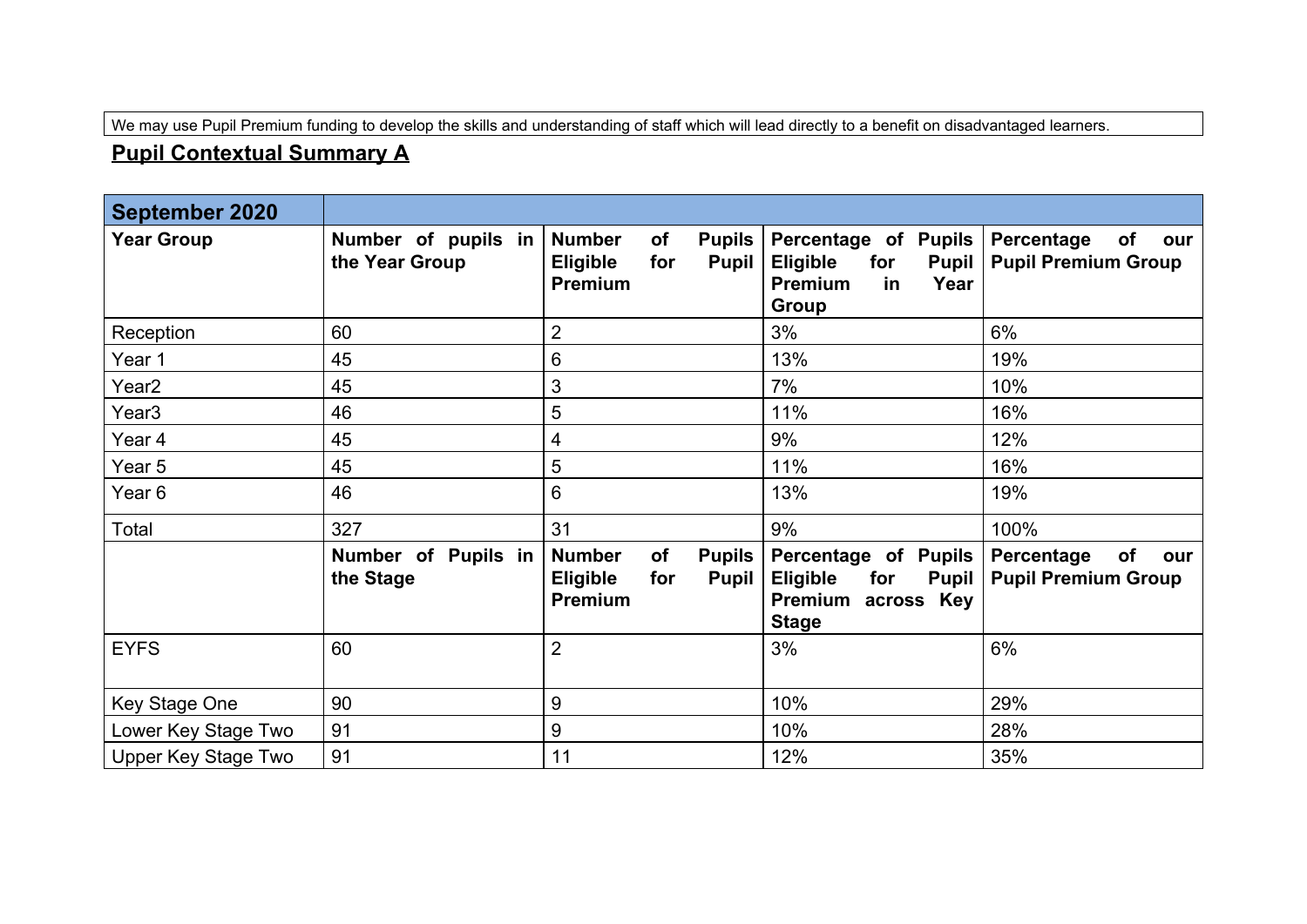#### **Pupil Premium Contextual Summary B**

| <b>Year Group</b> | <b>Total Pupils</b> | <b>Pupil Premium</b> | <b>SEN</b> | <b>PP with SEN</b> |
|-------------------|---------------------|----------------------|------------|--------------------|
| <b>Rec</b>        | 60                  | 2(3%)                | 6 (10%)    | 1(2%)              |
|                   | 45                  | 6 (13%)              | 3(7%)      | 2(4%)              |
|                   | 45                  | 3(7%)                | 2(4%)      |                    |
|                   | 45                  | 5(11%)               | 2(4%)      | 1(2%)              |
|                   | 45                  | 4(9%)                | 5(11%)     |                    |
|                   | 46                  | 5(11%)               | 5(11%)     | 1(2%)              |
|                   | 45                  | 6 (13%)              | 4(9%)      | 1(2%)              |
| <b>Total</b>      | 327                 | 31 (9%)              | 27 (8%)    | 6(2%)              |

#### **Contextual Summary:**

Of the 31 children who are listed as Pupil premium, 16 (50%) of them are defined as 'lower ability' by their end of EYFS or KS1 attainment.

6 (20%) of the Pupil Premium children also have SEN.

3 (10%) of the Pupil Premium children are part of the EHA, CIN or CP process for safeguarding.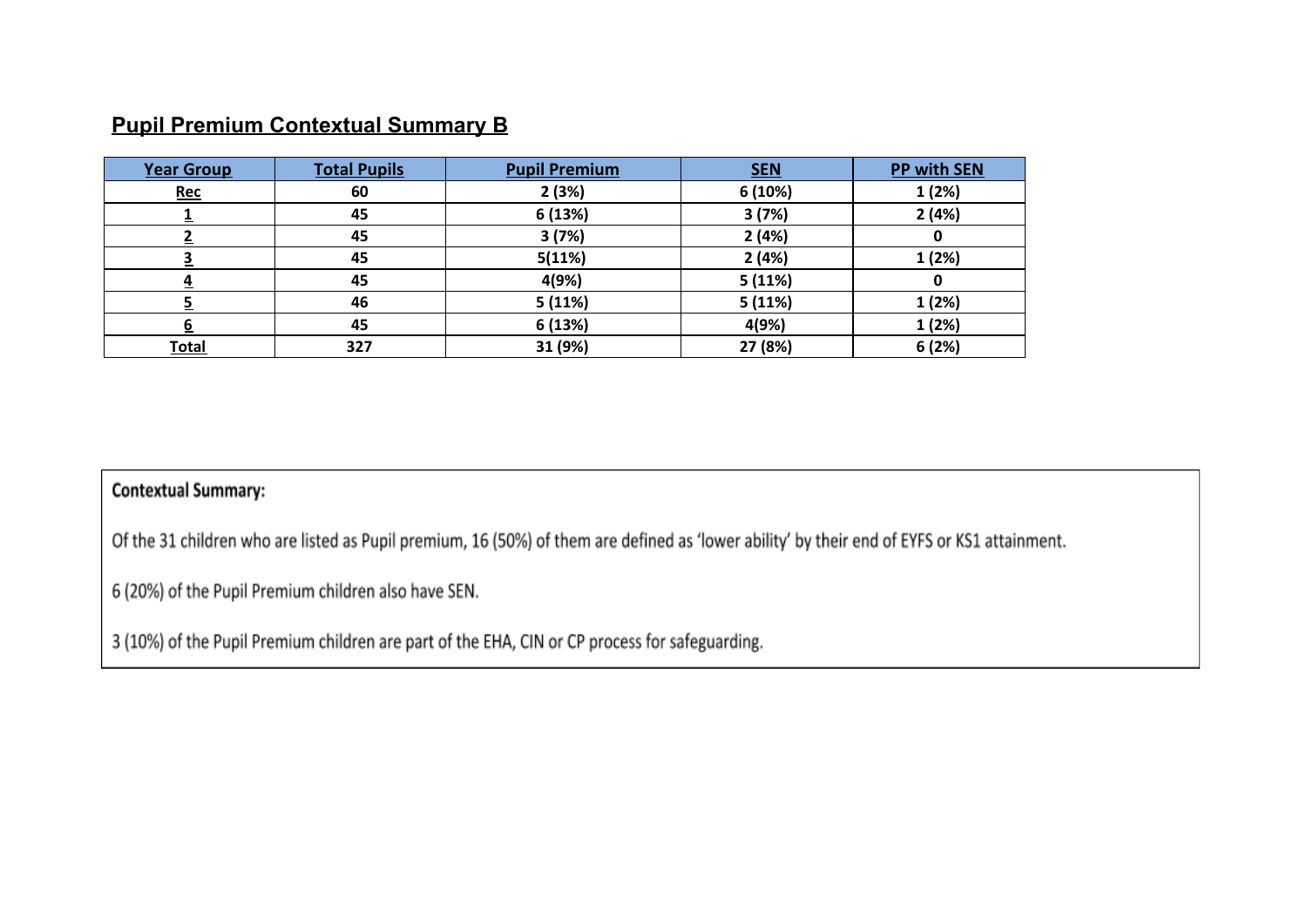### **End of Key Stage Data Overview**

| <b>KS1</b>        |                       |                      |                        |                      |                       |                      |                   |  |
|-------------------|-----------------------|----------------------|------------------------|----------------------|-----------------------|----------------------|-------------------|--|
|                   | 2016-17               |                      | 2017-18                |                      | 2018-19               |                      | <b>Commentary</b> |  |
|                   | <b>Pupil eligible</b> | <u>Nat. %</u>        | <b>Pupils eligible</b> | <u>Nat. %</u>        | <b>Pupil eligible</b> | <u>Nat. %</u>        |                   |  |
|                   | for Pupil             | <b>Achieving EXS</b> | for Pupil              | <b>Achieving EXS</b> | for Pupil             | <b>Achieving EXS</b> |                   |  |
|                   | premium               | or above in          | Premium                | or above in          | <b>premium</b>        | or above in          |                   |  |
|                   |                       | <b>RWM</b>           |                        | <b>RWM</b>           |                       | <b>RWM</b>           |                   |  |
| % achieving       | 40%                   | $M\rightarrow$       | 16.7%                  | 48%                  | 50%                   |                      |                   |  |
| <b>EXS in RWM</b> |                       |                      |                        |                      |                       |                      |                   |  |
| % achieving       | 40%                   |                      | 16.7%                  |                      | 50%                   |                      |                   |  |
| <b>EXS in R</b>   |                       |                      |                        |                      |                       |                      |                   |  |
| % achieving       | 40%                   |                      | 16.7%                  |                      | 67%                   |                      |                   |  |
| <b>EXS in W</b>   |                       |                      |                        |                      |                       |                      |                   |  |
| % achieving       | 60%                   |                      | 16.7%                  |                      | 67%                   |                      |                   |  |
| EXS in M          |                       |                      |                        |                      |                       |                      |                   |  |

| <b>KS2</b>        |                       |                           |                        |                      |                       |                      |                   |  |  |
|-------------------|-----------------------|---------------------------|------------------------|----------------------|-----------------------|----------------------|-------------------|--|--|
|                   |                       | 2016-17                   | 2017-18                |                      | 2018-19               |                      | <b>Commentary</b> |  |  |
|                   | <b>Pupil eligible</b> | <u>Nat. %</u>             | <b>Pupils eligible</b> | <u>Nat. %</u>        | <b>Pupil eligible</b> | <u>Nat. %</u>        |                   |  |  |
|                   | for Pupil             | <b>Achieving EXS</b>      | for Pupil              | <b>Achieving EXS</b> | for Pupil             | <b>Achieving EXS</b> |                   |  |  |
|                   | <u>premium</u>        | or above in               | Premium                | or above in          | <u>premium</u>        | or above in          |                   |  |  |
|                   |                       | <b>RWM</b>                |                        | <b>RWM</b>           |                       | <b>RWM</b>           |                   |  |  |
| % achieving       | 50%                   | $\underline{\mathsf{NA}}$ | 57%                    | 51%                  | 75%                   | 64%                  |                   |  |  |
| <b>EXS in RWM</b> |                       |                           |                        |                      |                       |                      |                   |  |  |
| % achieving       | 50%                   |                           | 71.5%                  |                      | 75%                   |                      |                   |  |  |
| <b>EXS in R</b>   |                       |                           |                        |                      |                       |                      |                   |  |  |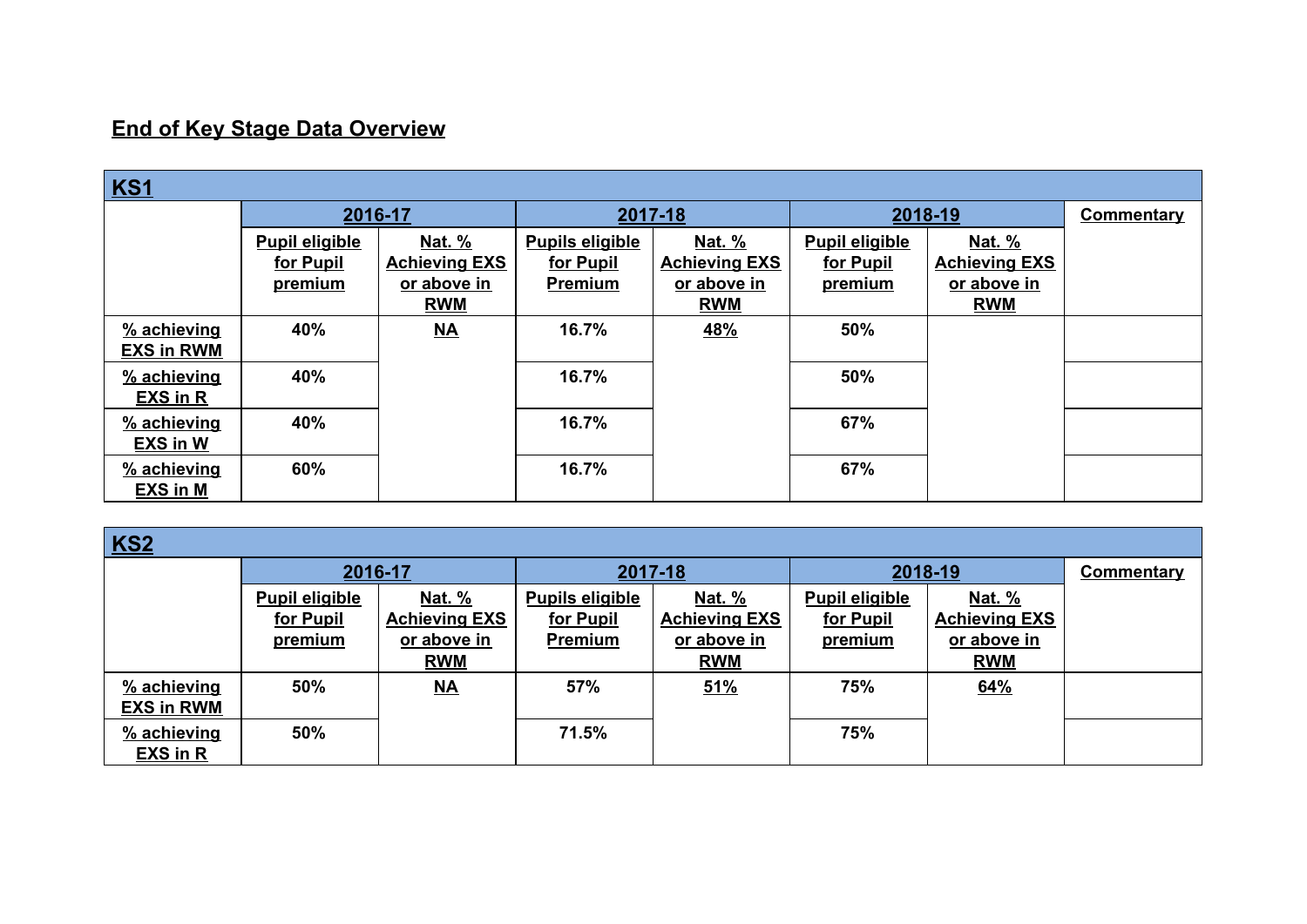| % achieving<br><b>EXS in W</b> | 50% | 57%   | 87.5% |  |
|--------------------------------|-----|-------|-------|--|
| % achieving<br><b>EXS in M</b> | 80% | 71.5% | 100%  |  |

## **Individual Year Group Data overview**

| 2018-19                                       | <b>Pupils eligible for Pupil Premium</b> |        |        |                   |        |        |                   |
|-----------------------------------------------|------------------------------------------|--------|--------|-------------------|--------|--------|-------------------|
|                                               | <b>EYFS</b>                              | Year 1 | Year 2 | Year <sub>3</sub> | Year 4 | Year 5 | Year <sub>6</sub> |
| % achieving<br>good progress in<br><b>RWM</b> | 0                                        | 25%    | 66.7%  | 40%               | 40%    | 66.7%  | 62.5%             |
| % achieving<br>good progress in<br><u>R</u>   | $\mathbf 0$                              | 50%    | 66.7%  | 60%               | 40%    | 100%   | 87.5%             |
| % achieving<br>good progress in<br>W          | $\mathbf 0$                              | 25%    | 100%   | 40%               | 80%    | 66.7%  | 100%              |
| % achieving<br>good progress in<br><u>М</u>   | $\mathbf 0$                              | 50%    | 66.7%  | 60%               | 80%    | 100%   | 62.5%             |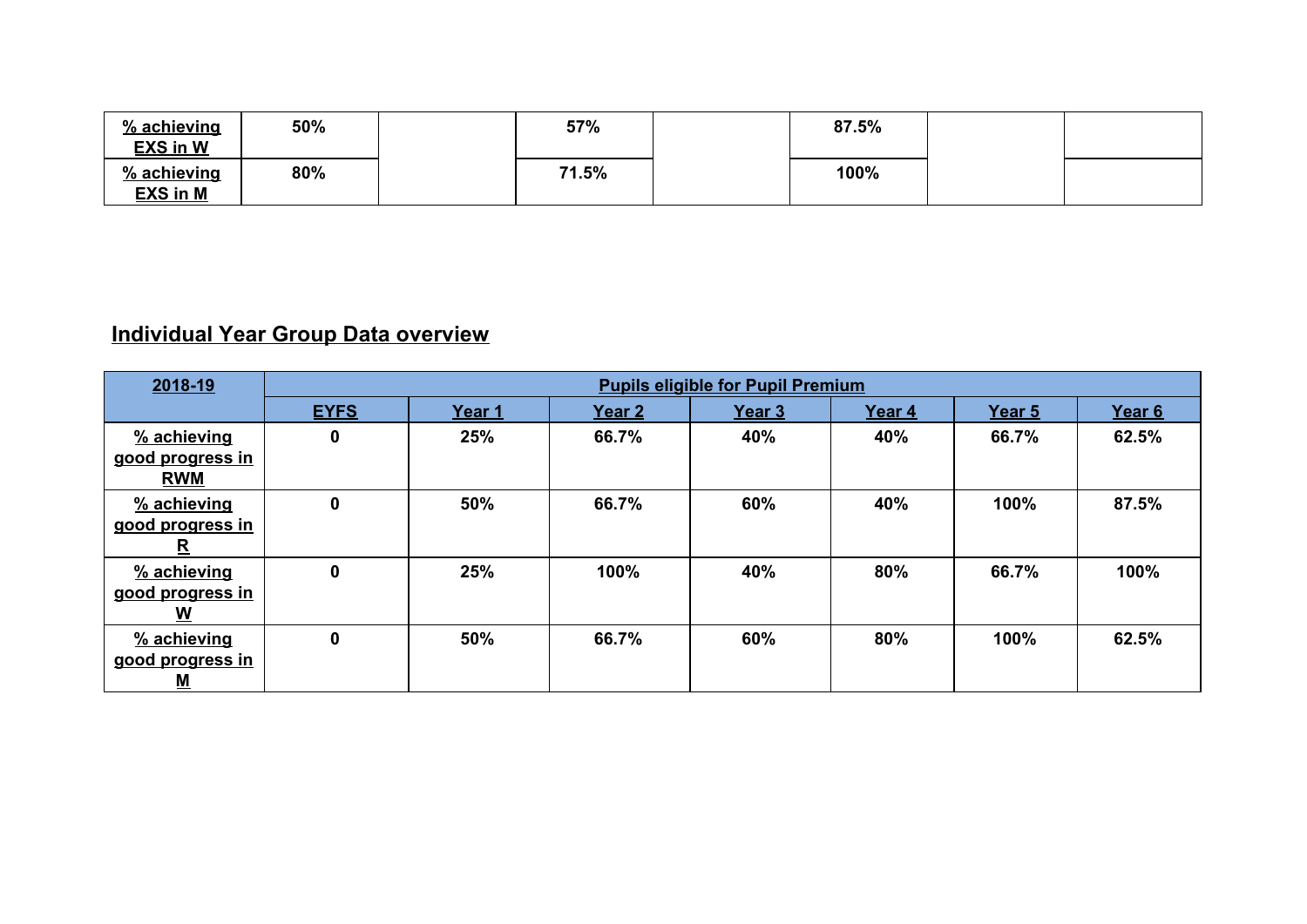## **September 2020**

| <b>Provision /</b><br><b>Planned</b><br>expenditure                                                                                                                                                 | <b>Amount</b><br>allocated | <b>Description of</b><br><b>Provision</b>                                                                | <b>Intended outcomes</b>                                                                                                                                                                                                                                                                                                                                                | <b>Targeted Pupils</b>                                                                                                                   | Impact                                                                                                                                                                                                                                                                             |
|-----------------------------------------------------------------------------------------------------------------------------------------------------------------------------------------------------|----------------------------|----------------------------------------------------------------------------------------------------------|-------------------------------------------------------------------------------------------------------------------------------------------------------------------------------------------------------------------------------------------------------------------------------------------------------------------------------------------------------------------------|------------------------------------------------------------------------------------------------------------------------------------------|------------------------------------------------------------------------------------------------------------------------------------------------------------------------------------------------------------------------------------------------------------------------------------|
| Member of staff to<br>champion<br>Pupil<br>Premium<br>and<br>the<br>co-ordinate<br>in<br>provision<br>school, providing<br>additional support<br>and management/<br>accountability of<br>provision. | £8,500                     | Member of SLT to be<br>for Pupil<br>responsible<br>voice,<br>data<br>analysis<br>tracking and provision. | Tracking and monitoring of pupils' progress and<br>achievement ensures that funding is directed<br>where most needed.<br>All staff are aware of PP children and any<br>additional needs that they have.<br>Termly data analysis completed and shared with<br>Lead Governor.<br>Yearly report to inform Governors of needs and<br>impact of spending.                    | All pupils identified as having<br>Free School Meals or who<br>have had in the last 6 years.<br>Any looked after or Service<br>children. | Vulnerable<br>children<br>are<br>clearly identified and all staff<br>are aware of their needs-<br>is<br>provision<br>targeted to<br>those<br>support<br>most<br>vulnerable<br>in<br>of<br>terms<br>academic<br>progress,<br>wellbeing<br>emotional<br>and<br>physical development. |
| Learning Mentor<br>(LM) to provide<br>Early Help, EHA,<br>support process<br>of family support.                                                                                                     | £3000                      | LM to be responsible for                                                                                 | Monitoring of attendance, behaviour points, Red<br>cards, reports from teachers- informs SLT of<br>whether early help is possibly needed.                                                                                                                                                                                                                               | All pupils identified as being at<br>risk by LM<br>Disadvantage and Vulnerable<br>register created                                       | LM is providing targeted<br>support to most vulnerable<br>children<br>throughout<br>the<br>week. She is also supporting<br>families and providing a link<br>between home and school.                                                                                               |
| Provide staff for<br>in-class support<br>of disadvantaged<br>pupils and groups<br>of children, when<br>required.                                                                                    | £6,000                     | 2 TAs in EYFS<br>3 TAs in KS1<br>5 TAs in KS2                                                            | Children are identified by phase leaders to work<br>in smaller groups with TAs for English, Maths,<br>Phonics and Reading.<br>TAs are then able to simplify learning objectives<br>and ensure the pace of the tasks is applicable to<br>these pupils.<br>TAs can support children with the vocabulary<br>used and instructions given to complete tasks<br>successfully. | Children at risk of falling<br>behind receive the additional<br>support needed to close the<br>gaps between them and their<br>peers.     | Children receive targeted<br>support in reading, writing<br>mathematics<br>and<br>to<br>maximise<br>and<br>progress<br>attainment.                                                                                                                                                 |
| Learning Mentor<br>time in the form of<br>drop-in sessions                                                                                                                                          | £6,000                     | Learning<br>Mentor<br>employed<br>in<br>the<br>afternoons to work with                                   | Children have time to share worries / concerns<br>and also learn strategies as to how to deal with<br>anxieties.                                                                                                                                                                                                                                                        | vulnerable<br>children<br>Any<br>including those who receive                                                                             | Emotional support for the<br>children is provided three                                                                                                                                                                                                                            |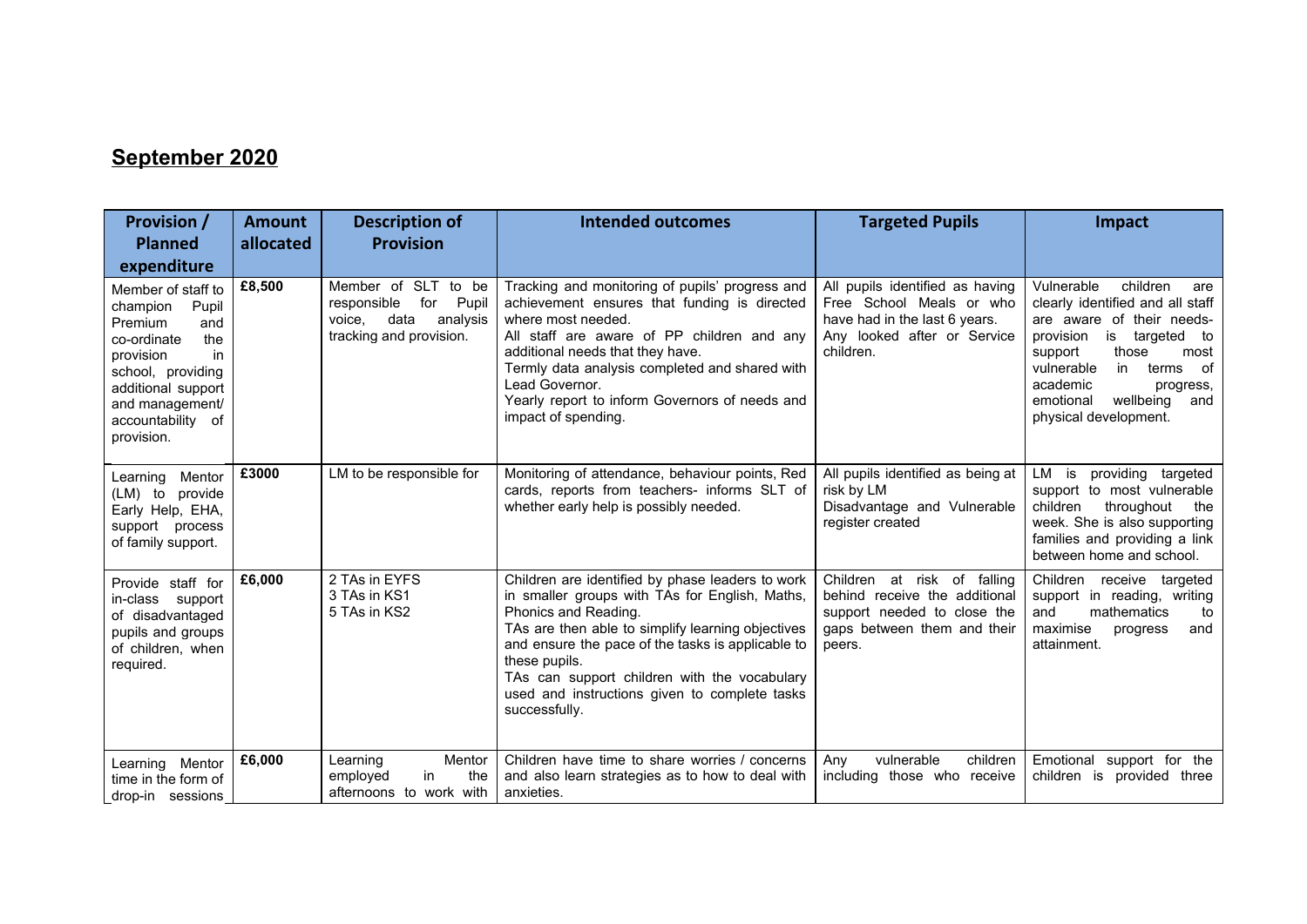| for pupils, parents<br>and carers and to<br>the<br>provide<br>of<br>provision<br>nurture well-being<br>groups.                        |        | vulnerable<br>children in<br>small groups.<br>Parents and carers are<br>encouraged to meet with<br>the Learning<br>Mentor<br>when needed.                                                        | Children know that they have a dedicated<br>person to go to with any worries / concerns that<br>have.<br>Social Skills Intervention Groups are provided to<br>support vulnerable children with social,<br>emotional and mental health needs.<br>Parents and Learning Mentor can share issues<br>about home and school life and discuss ways to<br>deal with them. | <b>FSM</b><br>Pupil<br>or<br>Premium<br>Funding.<br>These<br>children<br>be<br>may<br>vulnerable for a variety of<br>reasons.        | afternoons a week and child<br>feedback is very positive.                                                                                                                                                                                |
|---------------------------------------------------------------------------------------------------------------------------------------|--------|--------------------------------------------------------------------------------------------------------------------------------------------------------------------------------------------------|-------------------------------------------------------------------------------------------------------------------------------------------------------------------------------------------------------------------------------------------------------------------------------------------------------------------------------------------------------------------|--------------------------------------------------------------------------------------------------------------------------------------|------------------------------------------------------------------------------------------------------------------------------------------------------------------------------------------------------------------------------------------|
| Ensure inclusion<br>of disadvantaged<br>children<br>on<br>educational<br>residential visits<br>and<br>extra-curricular<br>activities. | £4,000 | All families who<br>have<br>children<br>on<br>pupil<br>premium are entitled to a<br>50%<br>discount<br>for<br>educational / residential<br>visits and extra-curricular<br>activities.            | Children are given the opportunity to experience<br>a wider range of activities as part of their school<br>life.                                                                                                                                                                                                                                                  | All children currently receiving<br>FSM.                                                                                             | NA- monies for this are trying<br>reimbursed<br>through<br>to<br>insurance and provider.                                                                                                                                                 |
| Intervention and<br>booster groups                                                                                                    | £1,000 | Provide the staff and<br>needed for<br>resources<br>intervention/booster<br>Children will<br>groups.<br>access smaller teaching<br>groups outside of normal<br>lessons for catch up<br>purposes. | Children who have been identified as falling<br>behind or not making sufficient progress will be<br>identified and grouped with children having<br>similar difficulties, for additional learning time<br>addressing specific targets either in the<br>afternoons or after school.                                                                                 | Children at risk of falling<br>behind receive the additional<br>support needed to close the<br>gaps between them and their<br>peers. | is a<br>There<br>large<br>and<br>organised intervention plan<br>which is well funded and<br>resourced. This is timetabled<br>by the SENCO and the DHT<br>so that across the school the<br>interventions are appropriate<br>and accurate. |
| Decodable<br>Phonics books                                                                                                            | £700   | Decodable reading books<br>matched to the Read,<br>Write<br>Inc.<br>phonics<br>been<br>scheme<br>have<br>purchased<br>to<br>support<br>early reading.                                            | All children have access to decodable reading<br>books matched to their phonics learning to<br>promote early literacy skills and an enjoyment of<br>books.                                                                                                                                                                                                        | Children at risk of falling<br>behind are supported by the<br>new scheme and phonics<br>interventions                                | Already<br>there<br>is<br>an<br>of<br>increasing<br>number<br>children making good levels<br>of progress- this is an early<br>indicator of the quality of<br>both<br>teaching<br>and<br>resourcing.                                      |
| Provide<br>extra-curricular<br>for<br>clubs<br>disadvantaged<br>groups.                                                               | £1,000 | Any club offered in term<br>time                                                                                                                                                                 | Children develop social skills, with enjoyment,<br>whilst working indoors /outdoors in a small<br>group.                                                                                                                                                                                                                                                          | PP children and those in need<br>of additional nurturing.<br>Children attend by invitation<br>only.                                  | Timetable<br>after<br>school<br>provision is organised so that<br>PP children can access the<br>clubs they must want to<br>attend.                                                                                                       |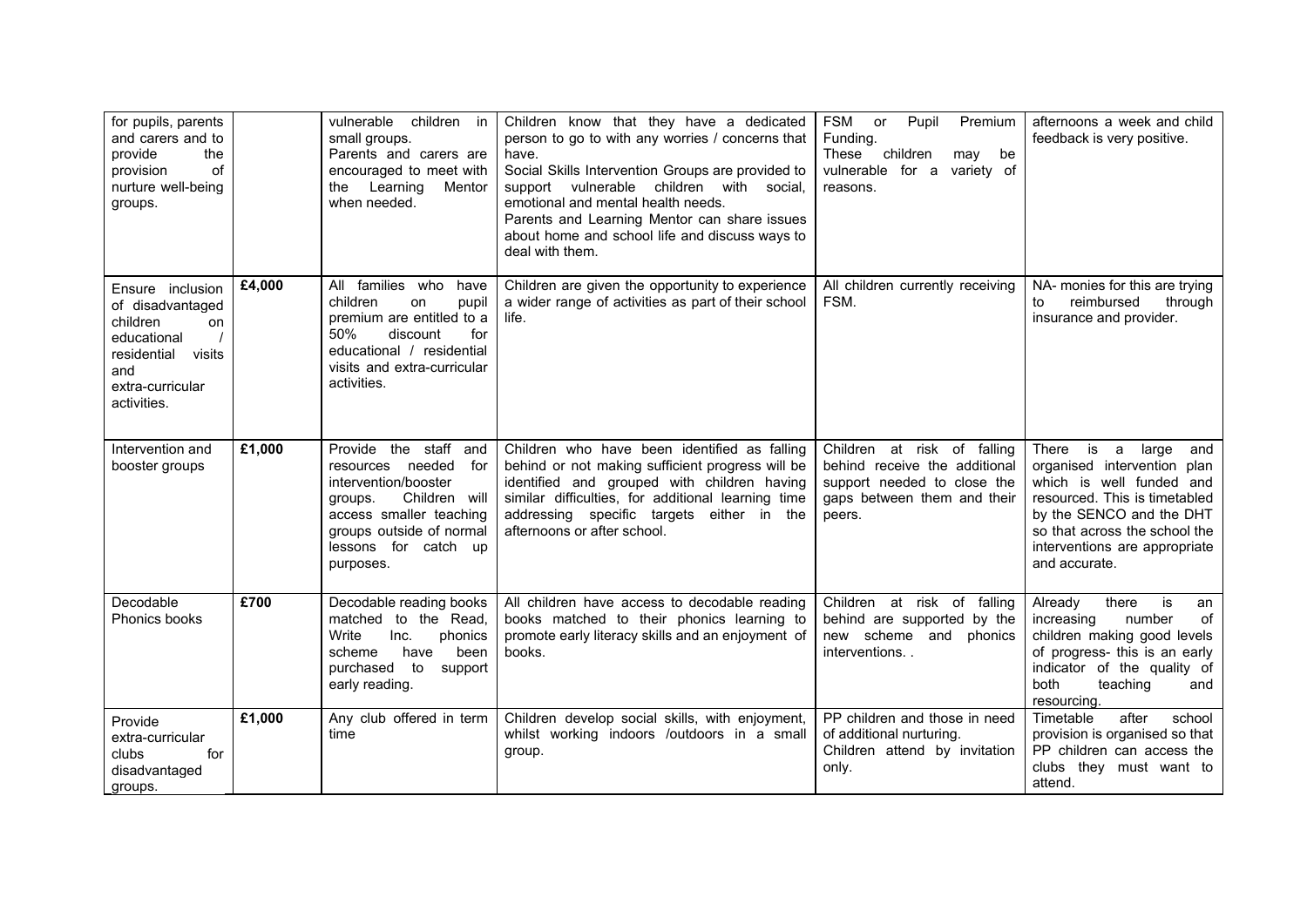| Provide breakfast<br>club for any PP<br>and<br>disadvantaged<br>children | £2,500 | All<br>pupil<br>premium<br>children are allowed to<br>access a breakfast club<br>for free                                  | Children are in school early, well prepared, calm<br>and well fed therefore ready to learn.                                                                                                                                                                                                        | All children currently receiving<br>FSM.                                                                                                                               | This<br>is<br>popular<br>a<br>very<br>used<br>resource<br>and<br>is<br>successfully<br>many<br>by<br>families to help with social<br>Children's<br>issues.<br>attendance improves, good<br>start to the day. |
|--------------------------------------------------------------------------|--------|----------------------------------------------------------------------------------------------------------------------------|----------------------------------------------------------------------------------------------------------------------------------------------------------------------------------------------------------------------------------------------------------------------------------------------------|------------------------------------------------------------------------------------------------------------------------------------------------------------------------|--------------------------------------------------------------------------------------------------------------------------------------------------------------------------------------------------------------|
| Music tuition for<br>Year 3-6 FSM<br>children and PP+<br>children        | £2,000 | Financial<br>support<br>is<br>offered towards the costs<br>instruments<br>Ωf<br>and<br>lessons in school.                  | Children have the opportunity to learn to play an<br>instrument and gain musical skills that they<br>would not necessarily be able to achieve without<br>this support.                                                                                                                             | FSM and PP+ children who<br>are in Year 4 and above.                                                                                                                   | This resource is under used<br>by the PP children-analyse<br>whv?                                                                                                                                            |
| Additional<br>swimming<br>for<br>those who cannot<br>yet swim.           | £500   | After school<br>club<br>for<br>KS <sub>2</sub><br>non-swimmers in<br>with the school swimming<br>teacher.                  | Children learn to swim and gain safety and<br>confidence skills in the water.                                                                                                                                                                                                                      | All PP children who cannot<br>swim in KS2                                                                                                                              | Improved levels of safety in<br>swimming- analysis- how<br>many children can swim 25<br>m by Y3/ Y4/ Y5/ Y6?                                                                                                 |
| Purchase<br>resources                                                    | £1000  | Additional uniform and<br>basic resources provided<br>if needed.                                                           | Children have access to uniform and basic<br>resources so they are well supported.                                                                                                                                                                                                                 | Any PP child in need where<br>parents cannot replenish items                                                                                                           | Feedback from children and<br>families                                                                                                                                                                       |
| Additional<br>Reading Time                                               | £1000  | Parent helpers and TAs<br>to read with individual<br>children<br>on a regular<br>Class<br>basis<br>during<br>Reading Time. | Children are heard to read regularly and learn to<br>build up the word attack skills needed in early<br>stages of reading and the inference skills<br>needed in the later stages of learning to read.<br>Parent helpers have received training on how to<br>support children reading successfully. | Children at risk of falling<br>behind receive the additional<br>support needed to close the<br>gaps between them and their<br>peers.                                   | the difference<br>Diminishing<br>document Narrowing the gap<br>evidence                                                                                                                                      |
| Lunchtime<br>support                                                     | £400   | Learning Mentor provides<br>support during lunchtime<br>with homework or social<br>skills.                                 | Children who do not have the support or<br>technology needed to complete homework at<br>home can do so at school.<br>Children who have difficulties with unstructured<br>times can be supported and taught the skills to<br>do so in the future.                                                   | vulnerable<br>children<br>Any<br>including those who receive<br>Pupil<br>Premium<br>Funding.<br>These<br>children<br>may be<br>vulnerable for a variety of<br>reasons. | Children are supported to<br>complete homework.<br>Children<br>are<br>supported<br>during lunchtime in a calm<br>supportive environment.                                                                     |
| Training to<br>support the<br>Social, Emotional<br>and Mental            | £4400  | Visyon to provide online<br>training<br>on<br>trauma<br>sensitive<br>schools,<br>emotion<br>coaching and<br>resilience.    | Children are supported to recognise and<br>communicate their emotions and strategies to<br>self regulate and manage their stress responses.<br>Vulnerable children benefit from a safe and<br>supportive school which enables everyone to<br>succeed.                                              | Vulnerable children with SEMH<br>needs are supported within a<br>safe and secure environment<br>which improves resilience and<br>promotes social relationships.        | <b>TBC</b>                                                                                                                                                                                                   |